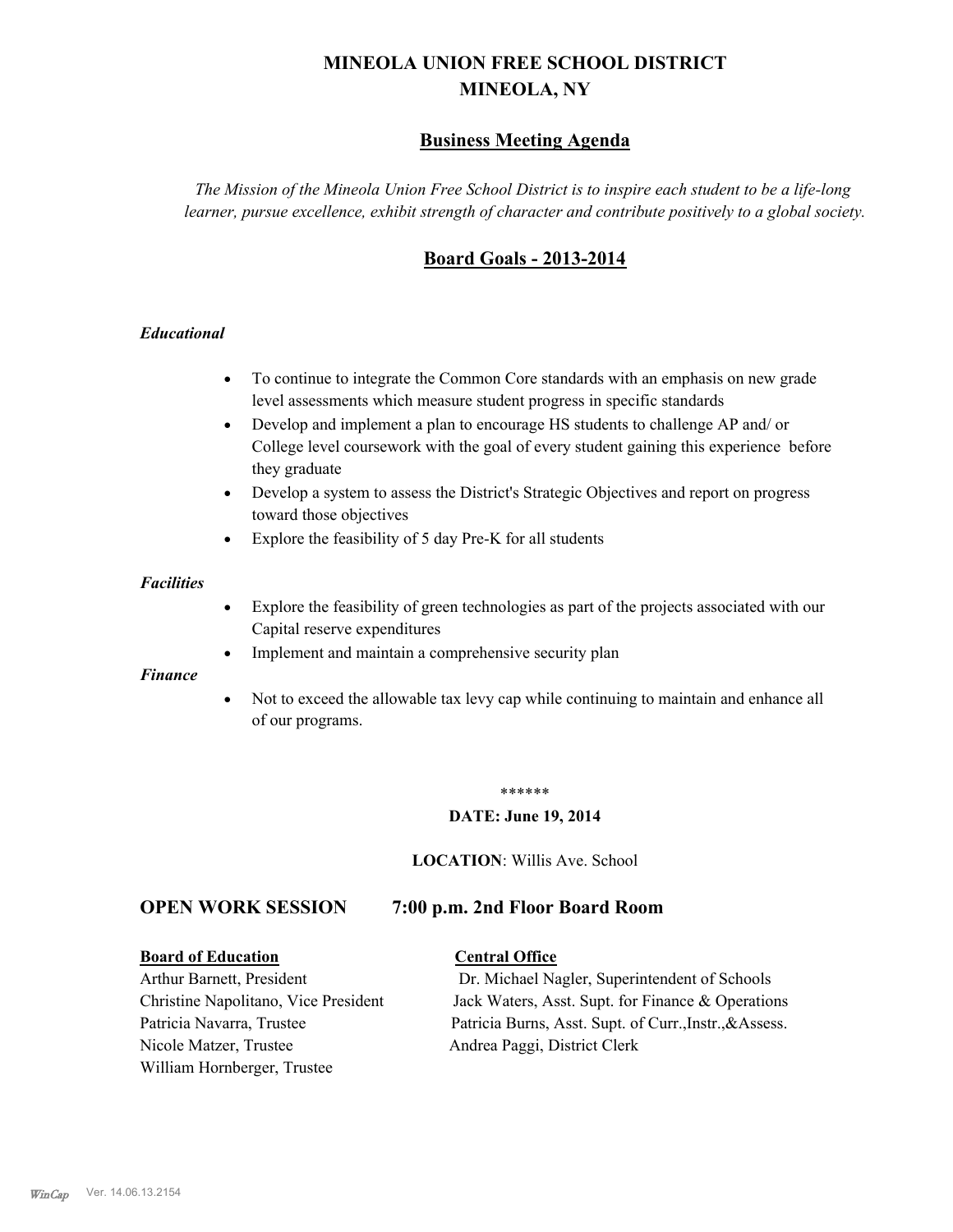**A. Call to Order B. Pledge of Allegiance C. Reading of Mission D. Moment of Silent Meditation**

**E. Dais & Visitor Introductions**

**F. High School Student Organization Report**

**G. BOE Reports**

**a. Comments from Board Trustees**

**b. Comments from Board President**

**c. Comments from Superintendent**

**H. Old Business**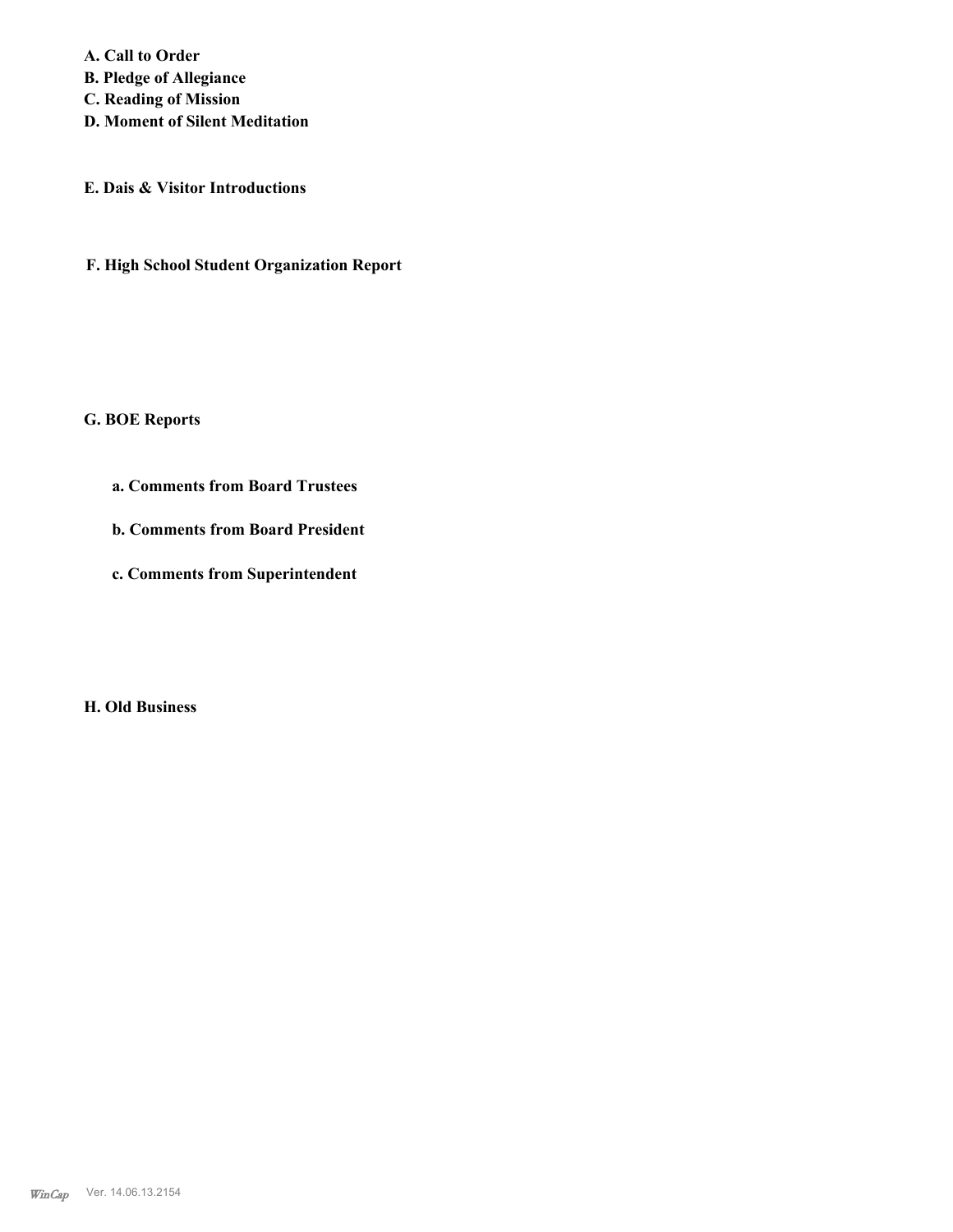#### **I. New Business**

**RESOLUTION # 73 - BE IT RESOLVED** that the Board of Education hereby approves the transfer of a sum not to exceed \$4,000,000, of unassigned fund balance from the 2013-14 fiscal year, to the previously established Capital Reserve Fund.

| <b>Motion:</b><br>Second: |     |  |
|---------------------------|-----|--|
| Yes:                      | No: |  |
|                           |     |  |
|                           |     |  |
|                           |     |  |
|                           |     |  |
|                           |     |  |
| Passed:                   |     |  |

**RESOLUTION # 74 - BE IT RESOLVED** that the Board of Education hereby approves the transfer of a sum not to exceed \$ 500,000, of unassigned fund balance from the 2013-14 fiscal year, to the previously established Worker's Comp Reserve Fund.

| <b>Motion:</b><br>Second: |     |  |
|---------------------------|-----|--|
| Yes:                      | No: |  |
|                           |     |  |
|                           |     |  |
|                           |     |  |
|                           |     |  |
| Passed:                   |     |  |

**RESOLUTION # 75-BE IT RESOLVED** that the Board of Education accepts the donation of \$7,000.00 from the Meadow Drive PTA for an illuminated art display for the Meadow Drive Library and makes an appropriation increase adjustment to Budget code: 2610.500.04.4910.

**Motion: \_\_\_\_\_\_\_\_\_\_\_\_\_ Second: \_\_\_\_\_\_\_\_\_\_\_\_\_**

**Yes: \_\_\_\_\_\_\_\_\_\_\_\_\_ No: \_\_\_\_\_\_\_\_\_\_\_\_\_**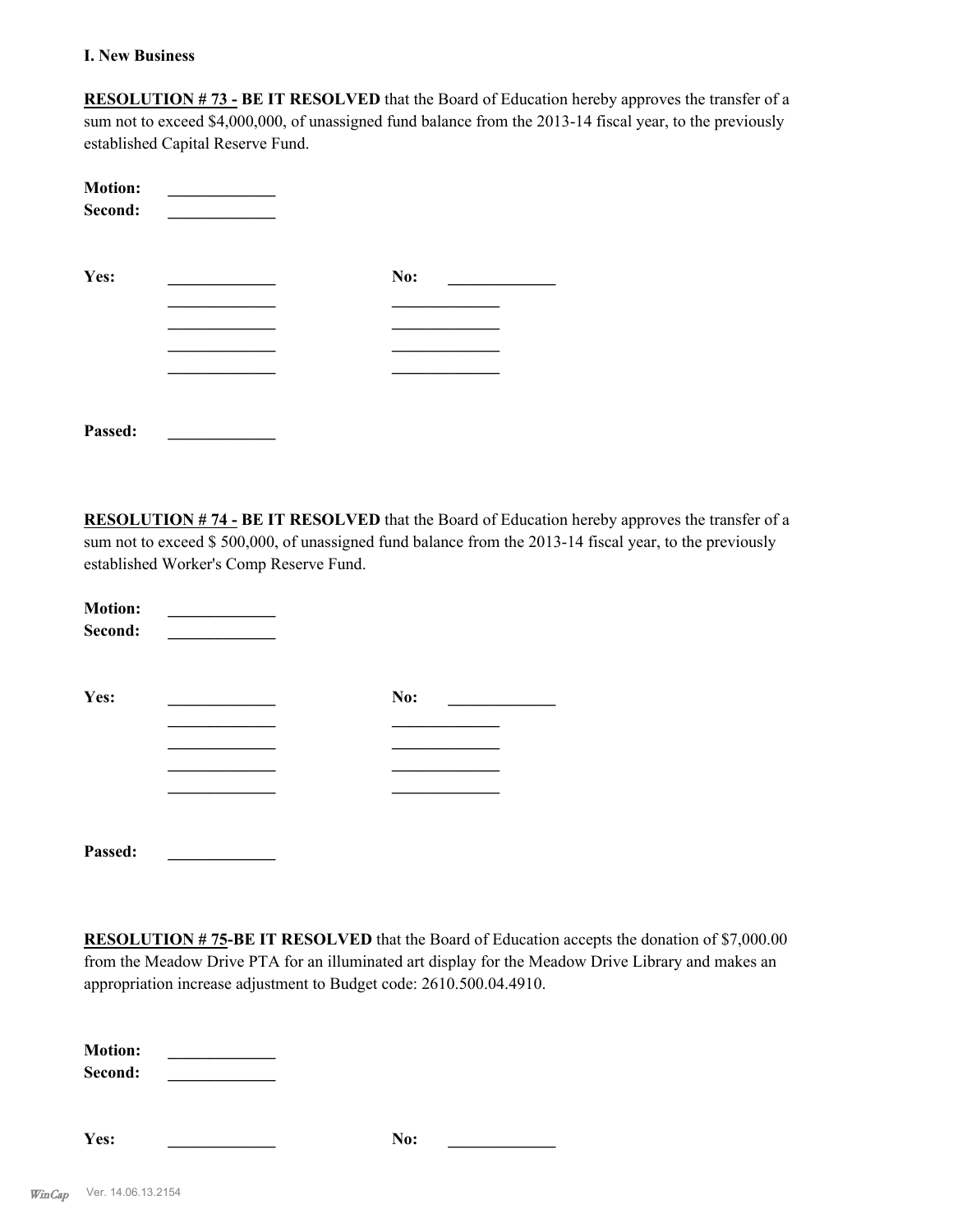| Passed: |  |  |
|---------|--|--|

#### **J. Consensus Agenda**

**RESOLUTION # 76- BE IT RESOLVED** that the Board of Education approves the consensus agenda items J.1.a. through J.9.b., as presented.

| <b>Motion:</b><br>Second: |     |
|---------------------------|-----|
| Yes:                      | No: |
|                           |     |
|                           |     |
|                           |     |
|                           |     |
|                           |     |
| Passed:                   |     |

#### 1. **Accepting of Minutes**

That the Board of Education accepts the minutes of the April 24, 2014 Business/BOCES Vote Meeting and the May 8, 2014 Budget Hearing/Workshop Meeting as presented. a.

## 2. **Instruction**

- a. Leave(s) of Absence/Child Rearing
- That the Board of Education grants a request to Maureen Connolly, for an unpaid Leave of Absence, for child-rearing purposes, effective September 1, 2014 to June 30, 2015. 1.
- b. Appointments Instruction
- That the Board of Education approves the appointment of Joseph Owens, to the position of Supervisor of Fine and Performing Arts, effective July 1, 2014. AMSA Salary: Step 1, \$144,176. Probationary Period: July 1, 2014 to June 30, 2017. 1.
- That the Board of Education approves the appointment of Peter Macedo, to the position of Driver Education Coordinator for Fall 2014 and Spring 2015. Salary of \$6,724. 2.
- Appointment(S) Sub Teacher per diem c.

The Board of Education accepts the following individual(s) as Per Diem Substitute Teacher(s) for the current school year, at a daily rate of \$100.00 per day; and retirees at a daily rate of \$125.00 per day.:

| EMPLOYEE NAME     | <b>EMPLOYEE CERTIFICATION</b> |
|-------------------|-------------------------------|
| Madeline Dressner | Childhood Ed(1-6), SWD(1-6)   |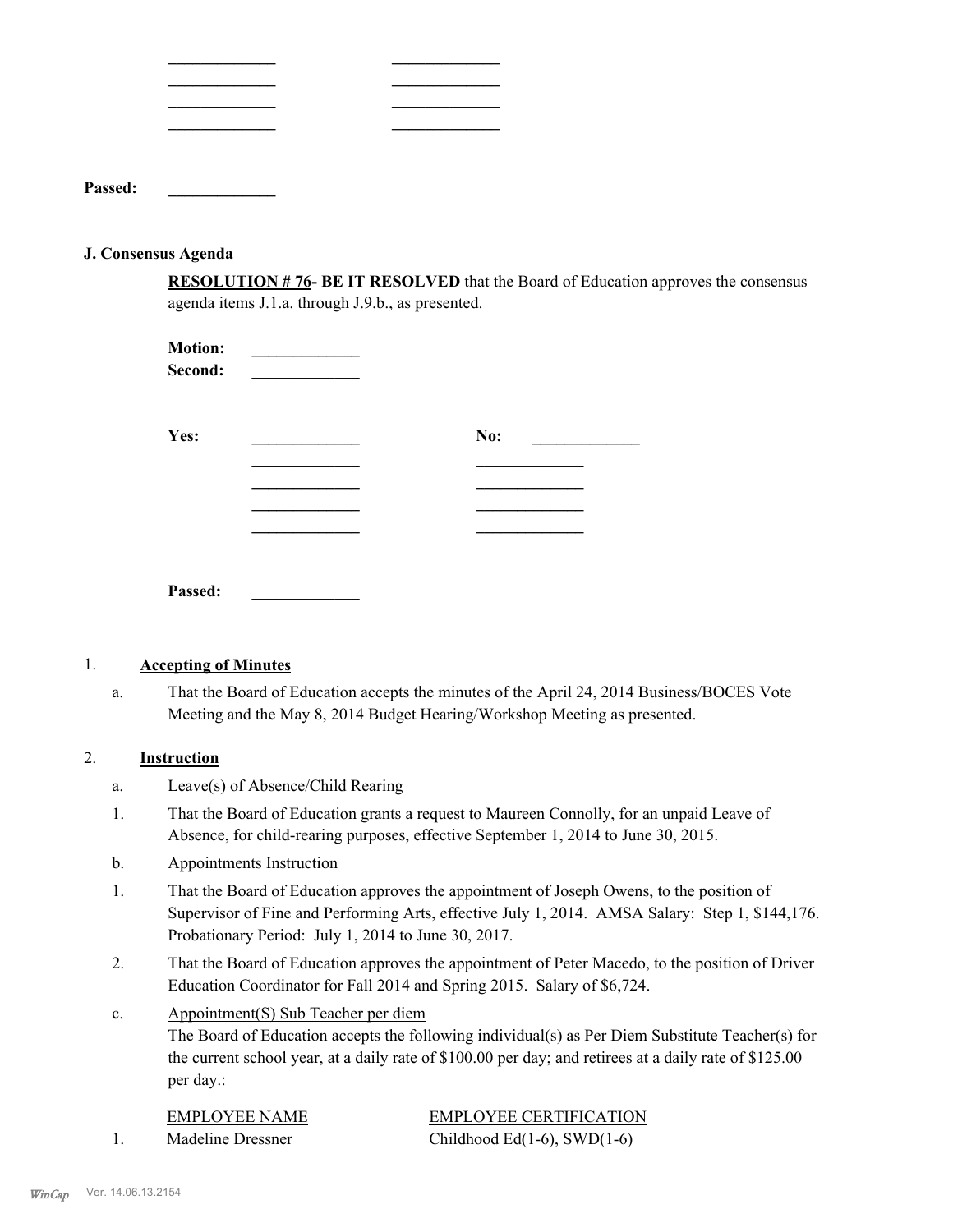| d. | Appointment(s) Coaches<br>That the Board of Education approves the appointment of the following coaches for the current<br>school year: |                                          |             |                |                |
|----|-----------------------------------------------------------------------------------------------------------------------------------------|------------------------------------------|-------------|----------------|----------------|
|    | <b>POSITION</b>                                                                                                                         | <b>EMPLOYEE NAME</b><br><b>STEP</b>      |             |                | <b>STIPEND</b> |
|    | <b>Boys Varsity Basketball</b>                                                                                                          | Ezra Elliott                             |             |                | \$7,307        |
| e. |                                                                                                                                         | Appointment (S) Summer Special Education |             |                |                |
|    | That the Board of Education approves the following staff members for the Summer Special                                                 |                                          |             |                |                |
|    | <b>Education Program</b>                                                                                                                |                                          |             |                |                |
|    | <b>POSITION</b>                                                                                                                         | <b>EMPLOYEE NAME</b>                     | <b>STEP</b> | <b>STIPEND</b> |                |
|    | Teacher                                                                                                                                 | Laura Baldwin (filling)                  | Step 1      | \$58.14        |                |
|    |                                                                                                                                         | vacancy left by resignation              |             |                |                |
|    |                                                                                                                                         | of Daniel McAree previously              |             |                |                |

approved 5/22/14)

#### 3. **Instruction: Committee on Special Education**

a. That the Board of Education approves the CSE/CPSE/SCSE recommendations for programs and services for students with IEPs for the time period from 4/1/14- 4/30/14. Please be advised that all of the parents have received the student's IEP and a copy of their DUE process rights.

#### 4. **Instruction: Contracted**

a. That the Board of Education approves the Interpreter Services Agreement between the Mineola UFSD and Mill Neck Services for the 2014- 2015 school year.

b. That the Board of Education approves the Summer Related Services Agreement between the Mineola UFSD and All Island Kids Therapy, LLC for the 2014- 2015 school year.

c. That the Board of Education approves the Related Services Agreement between the Mineola UFSD and All Island Kids Therapy, LLC for the 2014- 2015 school year.

d. That the Board of Education approves the Transition Services Agreement between the Mineola UFSD and Abilities for the 2014- 2015 school year.

e. That the Board of Education approves the Related Services Agreement between the Mineola UFSD and Access 7 Services, Inc. for the 2014- 2015 school year.

f. That the Board of Education approves the Related Services Agreement between the Mineola UFSD and All About Kids for the 2014- 2015 school year.

g. That the Board of Education approves the Autism Services Agreement between the Mineola UFSD and Brookville Center for Children's Services, Inc. for the 2014- 2015 school year.

h. That the Board of Education approves the Education Services Agreement between the Mineola UFSD and Brookvile Center for Children's Services, Inc. for the 2014- 2015 school year.

#### 5. **Instruction: Student Actions**

That the Board of Education approves the following out-of-state overnight field trip: a.

Guidance Department - 45 students to visit four colleges in Rhode Island with four chaperones - University of Rhode Island, Brown University, Roger Williams University, and Providence University. September 18-19, 2014.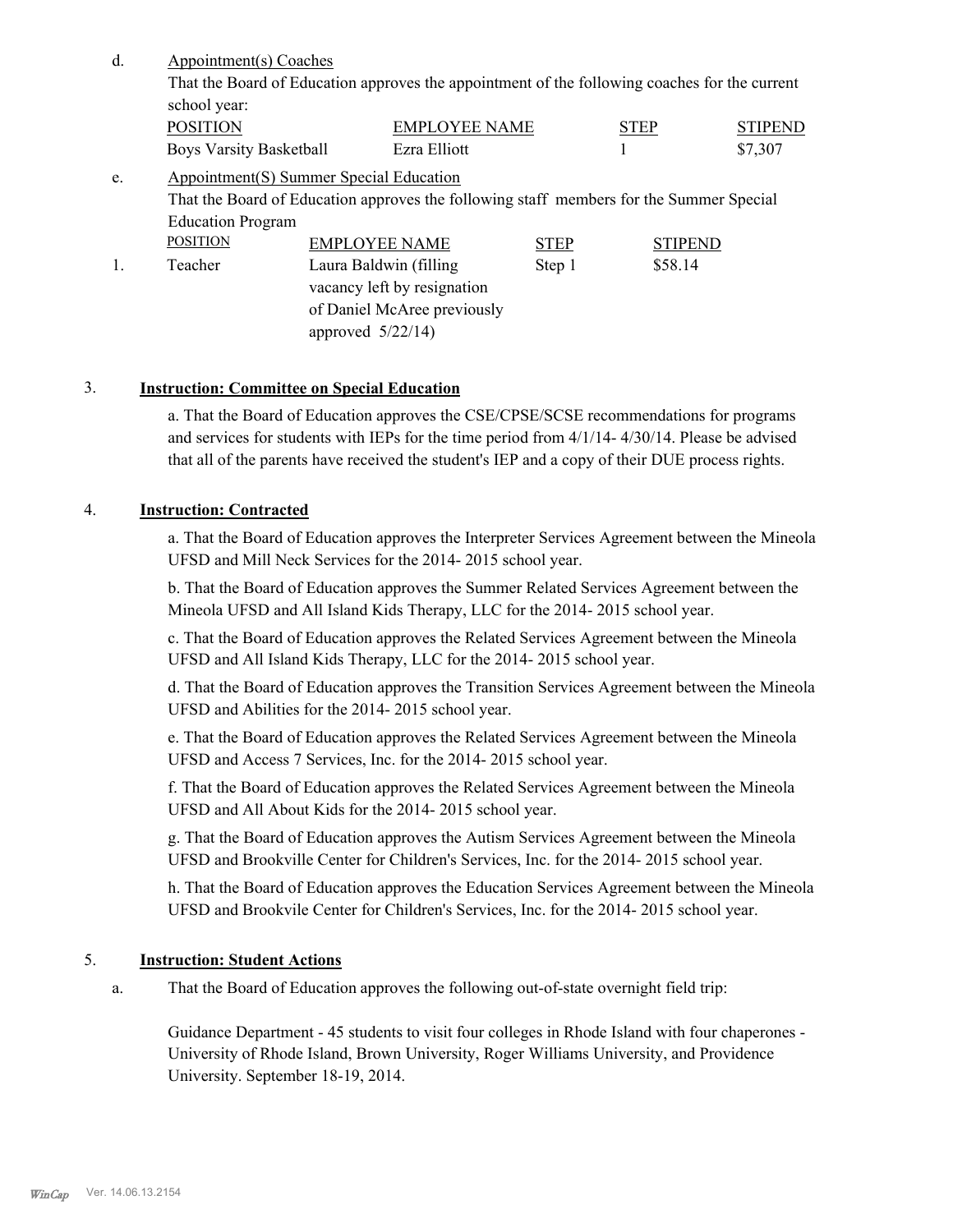#### 6. **Civil Service**

- a. Appointments
- That the Board of Education approve the appointments of the following Summer Cleaners to begin to work effective July 7, 2014 through August 15, 2014. Salary will be \$8.00 per hour: 1.

| <b>Hampton Street</b> | <b>Middle School</b>   |
|-----------------------|------------------------|
| Michael Grabow        | Tommy Farrell          |
| Quinn Paggi           | Jake Tavernite         |
| Dominic Paggi         | <b>Anthony Cuester</b> |
|                       | Dylan Bestler          |
| <b>Jackson Avenue</b> |                        |
| Chris Farrell         | High School            |
| Danny Mendes          | Jacob Escobar          |
| Tom Mullane           | Kyle Dunleavy          |
| Ryan Kelly            | James Gerstner         |
| Patrick Brady         | James Breslin          |
| <b>Brian Smith</b>    | Logan Dunleavy         |
| <b>Meadow Drive</b>   | Grounds                |

## Steven DePalma Michael Giaimo Ryan DePalma Michael Romano Leo Gorry Pete McCormack Nick O'Connor James Cashin

## **Willis Avenue**

Eamon O'Neill Edien Hincapie

## b. Resignation(s)

That the Board of Education accept, with regret, the resignation for the purpose of retirement, of Patricia Suppe, Teacher Aide at the Middle School, effective June 30, 2014. 1.

Matt Diaz

- That the Board of Education accept the resignation for the purpose of retirement, of Gail Weldon, Teacher Aide at the Middle School, effective June 30, 2014. 2.
- c. Leave(s) of Absence
- That the Board of Education grant a request to Katherine Merendino, Principal Account Clerk in the Business Office for a Family Medical Leave of Absence, effective July 1, 2014 through September 30, 2014. 1.
- That the Board of Education grant a request to Mary Anne Phillips, part time Teacher Aide at the Middle School, to extend her Unpaid Medical Leave of Absence, effective June 2, 2014 through June 27, 2014, due to an injury. 2.
- Appointment(S) Summer Seasonal Appointments That the Board of Education approves the following staff members for the Summer Seasonal Appointments for HS Mineola East: d. POSITION EMPLOYEE NAME SALARY EFFECTIVE 1. Seasonal Worker Judith Granath \$8.00 08/25/2014
- 2. Seasonal Worker Jane Lapin \$8.00 08/25/2014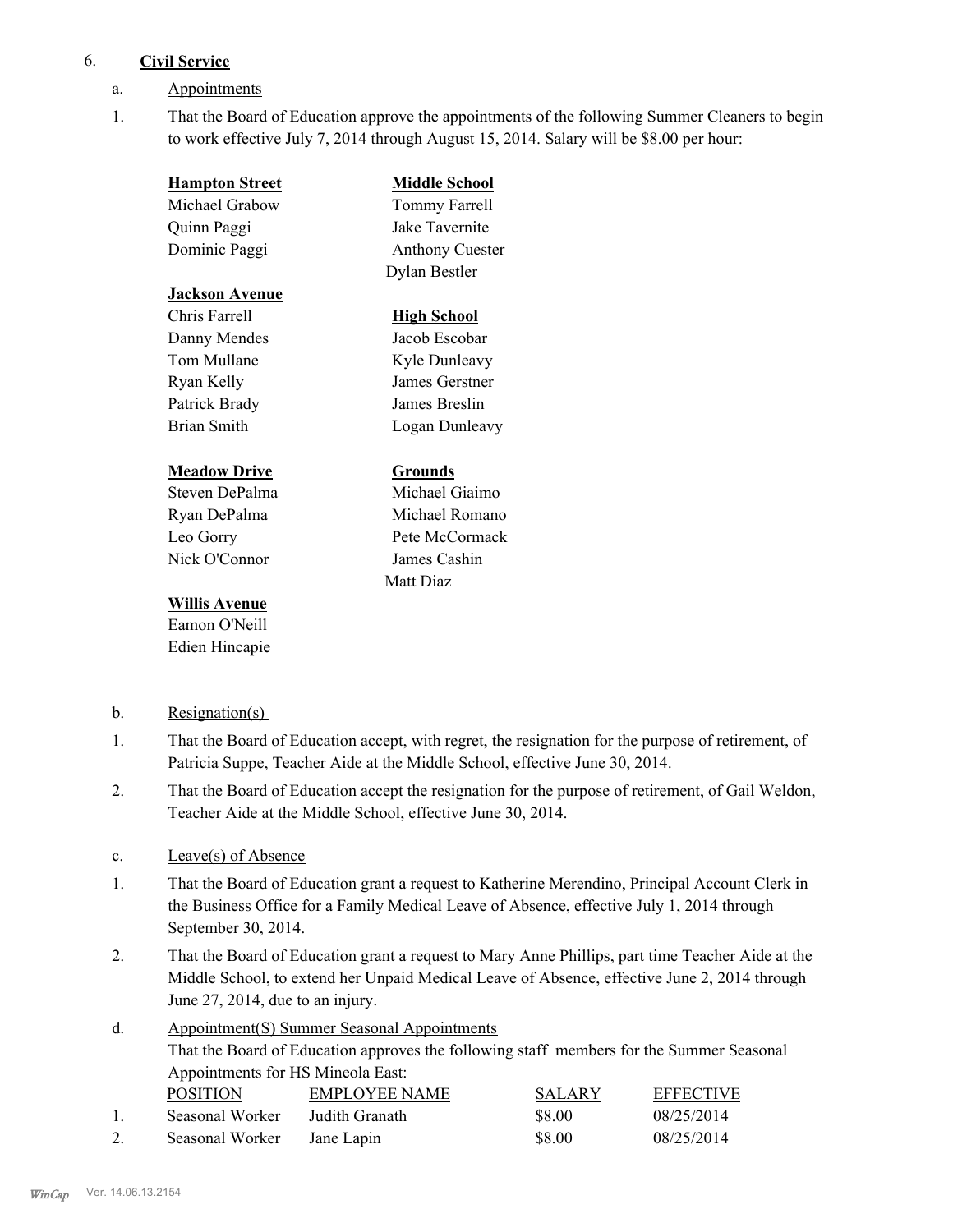| 3.             | <b>POSITION</b><br>Seasonal Worker | <b>EMPLOYEE NAME</b><br>Rosina Sarno                                                    | <b>SALARY</b><br>\$8.00 | <b>EFFECTIVE</b><br>08/25/2014                                                                 |
|----------------|------------------------------------|-----------------------------------------------------------------------------------------|-------------------------|------------------------------------------------------------------------------------------------|
|                |                                    |                                                                                         |                         |                                                                                                |
| e.             | Appointment(S) Summer HS           | That the Board of Education approves the following summer workers for the High School   |                         |                                                                                                |
|                |                                    | effective July 1, 2014 throught August 30, 2014 for HS Main Office and Guidance:        |                         |                                                                                                |
|                |                                    |                                                                                         |                         |                                                                                                |
|                | <b>POSITION</b>                    | <b>EMPLOYEE NAME</b>                                                                    | <b>SALARY</b>           |                                                                                                |
| 1.             | Stenographer                       | Jeanne Cribbin                                                                          | \$38.80                 |                                                                                                |
| 2.             | Sr. Typist Clerk                   | Patricia Derosa                                                                         | \$40.09                 |                                                                                                |
| 3.             | Seasonal Worker                    | Jill Mullane                                                                            | \$8.00                  |                                                                                                |
| f.             |                                    | Appointment(S) Summer Special Ed Teacher Aides                                          |                         |                                                                                                |
|                |                                    | That the Board of Education approves the following staff members for the Summer Special |                         |                                                                                                |
|                | <b>Education Program:</b>          |                                                                                         |                         |                                                                                                |
|                | <b>POSITION</b>                    | <b>EMPLOYEE NAME</b>                                                                    | <b>SALARY</b>           | <b>EFFECTIVE</b>                                                                               |
| 1.             | Typist Clerk P/T                   | Madeline Cegelski                                                                       | \$21.03                 | 07/01/2014                                                                                     |
| 2.             | Teacher Aide                       | Sara Bond                                                                               | \$32.98                 | 07/01/2014                                                                                     |
| 3 <sub>1</sub> | Teacher Aide                       | Gladys Cuzco                                                                            | \$27.89                 | 07/01/2014                                                                                     |
| 4.             | Teacher Aide                       | Nancy Gessner                                                                           | \$20.32                 | 07/01/2014                                                                                     |
| 5.             | Teacher Aide                       | Angela Hagan                                                                            | \$17.31                 | 07/01/2014                                                                                     |
| 6.             | Teacher Aide                       | Donna Larose                                                                            | \$29.30                 | 07/01/2014                                                                                     |
| 7.             | Teacher Aide                       | Barbara Miller                                                                          | \$27.89                 | 07/01/2014                                                                                     |
| 8.             | Teacher Aide                       | Marilyn Pisano                                                                          | \$27.89                 | 07/01/2014                                                                                     |
| 9.             | Teacher Aide                       | Kathy A. Polumbo                                                                        | \$20.81                 | 07/01/2014                                                                                     |
| 10.            | Teacher Aide                       | Melanie M. Reif                                                                         | \$23.32                 | 07/01/2014                                                                                     |
| 11.            | Teacher Aide                       | Diane Ricciardi                                                                         | \$13.74                 | 07/01/2014                                                                                     |
| 12.            | Teacher Aide                       | Lorena Romano                                                                           | \$26.55                 | 07/01/2014                                                                                     |
| 13.            | Teacher Aide                       | Marie Sallie                                                                            | \$30.18                 | 07/01/2014                                                                                     |
| 14.            | Teacher Aide                       | Rosina Sarno                                                                            | \$21.35                 | 07/01/2014                                                                                     |
| 15.            | Teacher Aide                       | Jacqueline Teemsma                                                                      | \$28.59                 | 07/01/2014                                                                                     |
| 16.            | Teacher Aide                       | Marianne Wachter                                                                        | \$20.32                 | 07/01/2014                                                                                     |
| 17.            | Typist Clerk Sub                   | Evelyn Roser                                                                            | \$12.32                 | 07/01/2014                                                                                     |
| 18.            | Teacher Aide Sub                   | Kathleen Aiello                                                                         | \$13.74                 | 07/01/2014                                                                                     |
| 19.            | Teacher Aide Sub                   | Michael DeSantis                                                                        | \$13.74                 | 07/01/2014                                                                                     |
| 20.            | Teacher Aide Sub                   | Annette Karlewicz                                                                       | \$13.74                 | 07/01/2014                                                                                     |
| 21.            | Teacher Aide                       | Lynn Clifford                                                                           | \$13.41                 | 07/01/2014                                                                                     |
| g.             |                                    | Appointment(S) Summer Special Ed Teachers-In-Training                                   |                         |                                                                                                |
|                |                                    |                                                                                         |                         | That the Board of Education approves the following Teachers-In-Training for the Summer Special |
|                | <b>Education Program:</b>          |                                                                                         |                         |                                                                                                |
|                | <b>POSITION</b>                    | <b>EMPLOYEE NAME</b>                                                                    | <b>SALARY</b>           | <b>EFFECTIVE</b>                                                                               |
| 1.             | Seasonal Worker                    | Jessica Barry                                                                           | \$8.50                  | 07/01/2014                                                                                     |
| 2.             | Seasonal Worker                    | Kelsey A. Baumann                                                                       | \$9.00                  | 07/01/2014                                                                                     |
| 3.             | Seasonal Worker                    | Perry Llanes                                                                            | \$9.00                  | 07/01/2014                                                                                     |
| 4.             | Seasonal Worker                    | Janine Miller                                                                           | \$9.00                  | 07/01/2014                                                                                     |
| 5.             | Seasonal Worker                    | <b>Emily Mooney</b>                                                                     | \$9.00                  | 07/01/2014                                                                                     |
| 6.             | Seasonal Worker                    | Kelsey Napolitano                                                                       | \$9.00                  | 07/01/2014                                                                                     |
| 7.             | Seasonal Worker                    | Lauren Siemann                                                                          | \$8.75                  | 07/01/2014                                                                                     |
| 8.             | Seasonal Worker                    | Patricia Gasiewski                                                                      | \$8.50                  | 07/01/2014                                                                                     |

9. Seasonal Worker Margaret Hardiman \$8.50 07/01/2014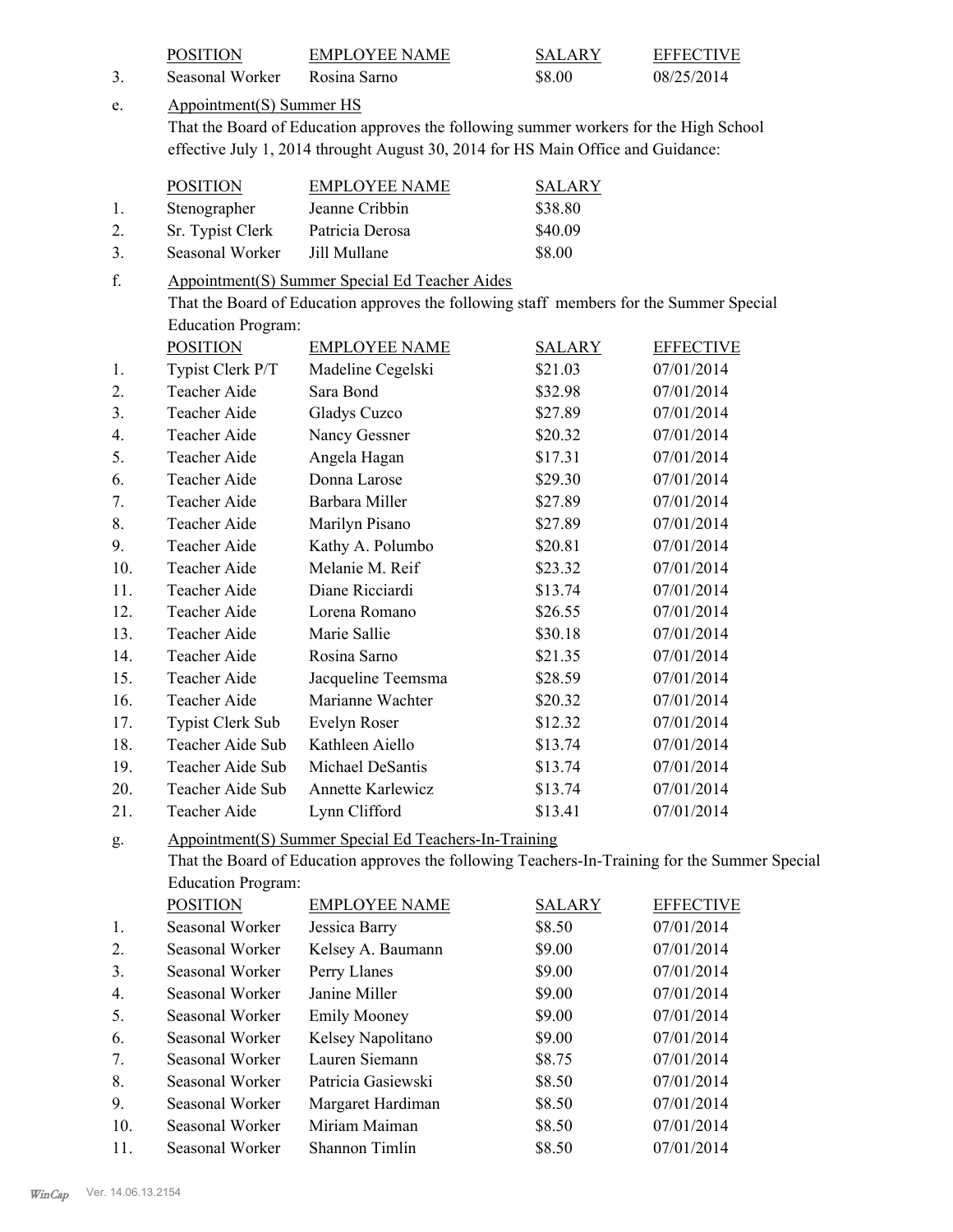Appointment(S) Summer Bus Aides h.

> That the Board of Education approves the following staff members as Summer Bus Aides from 7/1/14 through 8/27/14:

|     | <b>POSITION</b>      | <b>EMPLOYEE NAME</b>    | <b>SALARY</b> | <b>EFFECTIVE</b> |
|-----|----------------------|-------------------------|---------------|------------------|
| 1.  | <b>Bus Attendant</b> | Daisy Aviles            | \$39.38       | 07/01/2014       |
| 2.  | <b>Bus Attentant</b> | Donna Buckley           | \$37.12       | 07/01/2014       |
| 3.  | <b>Bus Attendant</b> | Dolores Delape          | \$18.05       | 07/01/2014       |
| 4.  | <b>Bus Attendant</b> | Kathleen Diskin         | \$31.09       | 07/01/2014       |
| 5.  | <b>Bus Attendant</b> | Rhonda Kaletsky         | \$19.81       | 07/01/2014       |
| 6.  | <b>Bus Attendant</b> | Michele Krumholz        | \$31.09       | 07/01/2014       |
| 7.  | <b>Bus Attendant</b> | Frances Lapoff          | \$31.09       | 07/01/2014       |
| 8.  | <b>Bus Attendant</b> | William Miceli          | \$19.35       | 07/01/2014       |
| 9.  | <b>Bus Attendant</b> | Barbara Nichols         | \$11.13       | 07/01/2014       |
| 10. | <b>Bus Attendant</b> | Olga Santoli            | \$11.13       | 07/01/2014       |
| 11. | <b>Bus Attendant</b> | Guy Penny               | \$11.73       | 07/01/2014       |
| 12. | <b>Bus Attendant</b> | Giovanna Randazzo Klein | \$27.26       | 07/01/2014       |
| 13. | <b>Bus Driver</b>    | Maria Coleman           | \$25.00       | 07/01/2014       |

#### Appointment(S) Summer Bus Driver(s) i.

That the Board of Education approves the following staff members as Summer Bus Drivers from 7/1/14 through 8/27/14:

|                  | <b>POSITION</b>   | <b>EMPLOYEE NAME</b> | <b>SALARY</b> | <b>EFFECTIVE</b> |
|------------------|-------------------|----------------------|---------------|------------------|
| 1.               | <b>Bus Driver</b> | Joaquim Farinhas     | \$25.00       | 07/01/2014       |
| 2.               | <b>Bus Driver</b> | Sandra Moon          | \$25.00       | 07/01/2014       |
| 3 <sub>1</sub>   | <b>Bus Driver</b> | Cecil Meikle         | \$25.00       | 07/01/2014       |
| $\overline{4}$ . | <b>Bus Driver</b> | Julia Adames         | \$25.00       | 07/01/2014       |
| 5.               | <b>Bus Driver</b> | Ronald Albano        | \$25.00       | 07/01/2014       |
| 6.               | <b>Bus Driver</b> | Teresa Coleman       | \$25.00       | 07/01/2014       |
| 7.               | <b>Bus Driver</b> | Josefina Dasilva     | \$25.00       | 07/01/2014       |
| 8.               | <b>Bus Driver</b> | Maria David          | \$25.00       | 07/01/2014       |
| 9.               | <b>Bus Driver</b> | Lee Dunninger        | \$25.00       | 07/01/2014       |
| 10.              | <b>Bus Driver</b> | Francis Feeley       | \$25.00       | 07/01/2014       |
| 11.              | <b>Bus Driver</b> | Brian Flynn          | \$25.00       | 07/01/2014       |
| 12.              | <b>Bus Driver</b> | James Gallagher      | \$25.00       | 07/01/2014       |
| 13.              | <b>Bus Driver</b> | Gregory Glover       | \$25.00       | 07/01/2014       |
| 14.              | <b>Bus Driver</b> | Stephen Graf         | \$25.00       | 07/01/2014       |
| 15.              | <b>Bus Driver</b> | Andrew Greenberg     | \$25.00       | 07/01/2014       |
| 16.              | <b>Bus Driver</b> | Nancy Jones          | \$25.00       | 07/01/2014       |
| 17.              | <b>Bus Driver</b> | Daniel McNamara      | \$25.00       | 07/01/2014       |
| 18.              | <b>Bus Driver</b> | Ramona Mujica        | \$25.00       | 07/01/2014       |
| 19.              | <b>Bus Driver</b> | Yale Napier          | \$25.00       | 07/01/2014       |
| 20.              | <b>Bus Driver</b> | Ronald Pierrot       | \$25.00       | 07/01/2014       |
| 21.              | <b>Bus Driver</b> | Anthony Reid         | \$25.00       | 07/01/2014       |
| 22.              | <b>Bus Driver</b> | Gustavo Rodriguez    | \$25.00       | 07/01/2014       |
| 23.              | <b>Bus Driver</b> | Vincent Sanseverino  | \$25.00       | 07/01/2014       |
| 24.              | <b>Bus Driver</b> | Marta Saravia        | \$25.00       | 07/01/2014       |
| 25.              | <b>Bus Driver</b> | Joan Selvin          | \$25.00       | 07/01/2014       |
| 26.              | <b>Bus Driver</b> | Cheryl Thwaites      | \$25.00       | 07/01/2014       |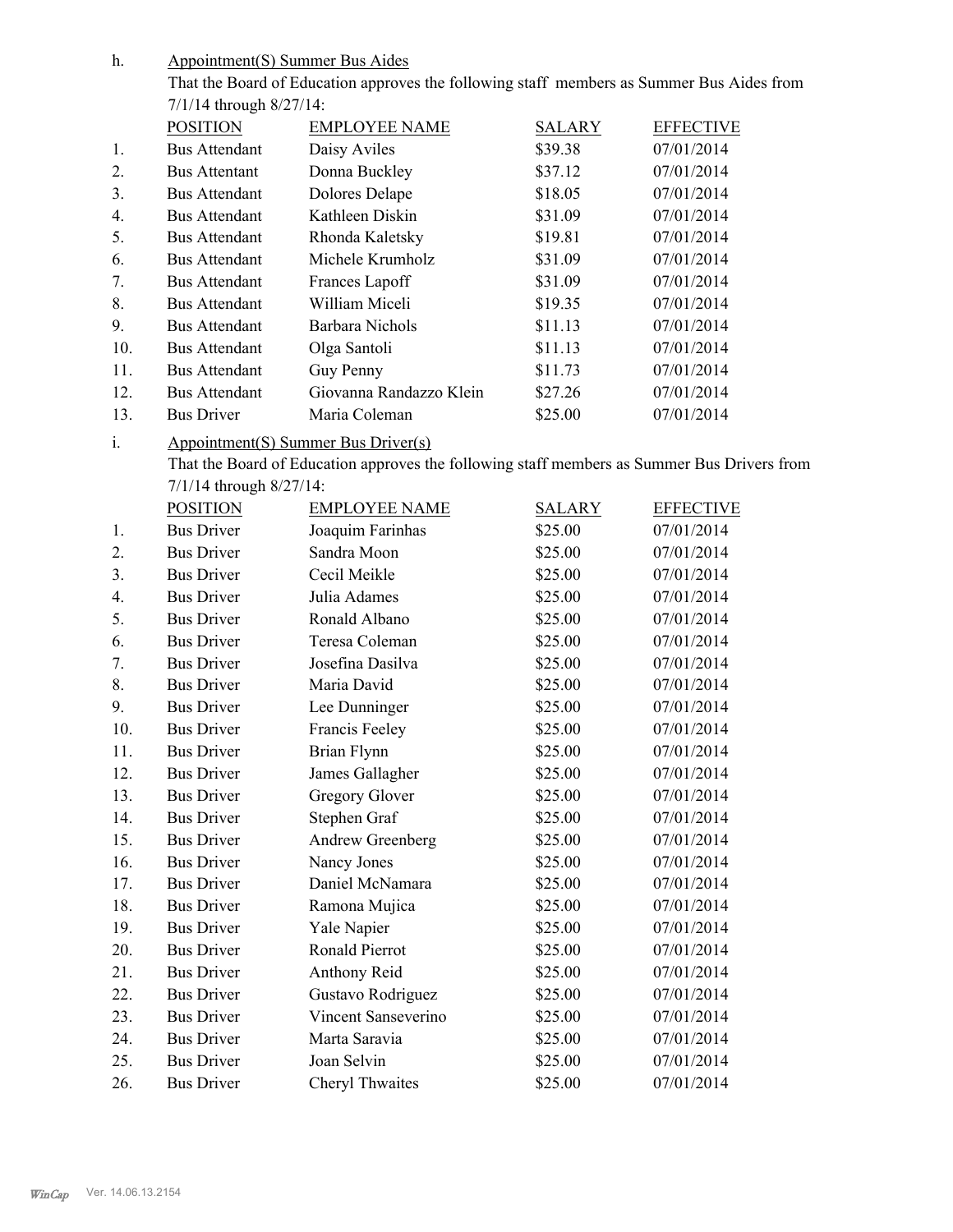#### 7. **Business /Finance**

#### a. **Treasurer's Report**

That the Board of Education accepts the Treasurer's report for the period ending April 30, 2014 and directs that it be placed on file.

#### b. **Approval of Invoices and Payroll**

That the Board of Education accepts the Invoices and Payroll for the period ending May 31, 2014

| A/P Warrant # 21 | May 14, 2014 | \$419,632.32   |
|------------------|--------------|----------------|
| A/P Warrant # 22 | May 28, 2014 | \$2,624,524.73 |

**TOTAL EXPENSES \$3,044,157.05**

PAYROLL # 21 & # 22

| General | \$4,210,580.07 |
|---------|----------------|
| F Fund  | \$57,944.89    |

**TOTAL PAYROLL \$4,268,524.96**

#### 8. **Business/Finance: Contract Approvals**

a. That the Board of Education approves the Health Contracts, providing health services for Mineola resident children attending non-public school, between the Mineola UFSD and the following school districts for the 2013- 2014 school year:

Commack Union Free Public School Garden City Union Free Public School Hempstead Public Schools Jericho Union Free School District Manhassett School District New Hyde Park- Garden City Park School District Northport- East Northport School District Port Washington School District Syosset Central School District Uniondale Union Free School District West Hempstead Union Free School District

## 9. **Business/Finance: Bids**

a. That the Board of Education approves the awarding of the Irrigation Installation & Service Co-Op bid for the 2014- 2015 school year to Byrne and Son, the lowest responsible bidder, meeting all specifications.

b. That the Board of Education approves the awarding of the Security Services bid for the 2014- 2015 school year to Guard America, the lowest responsible bidder, meeting all specifications.